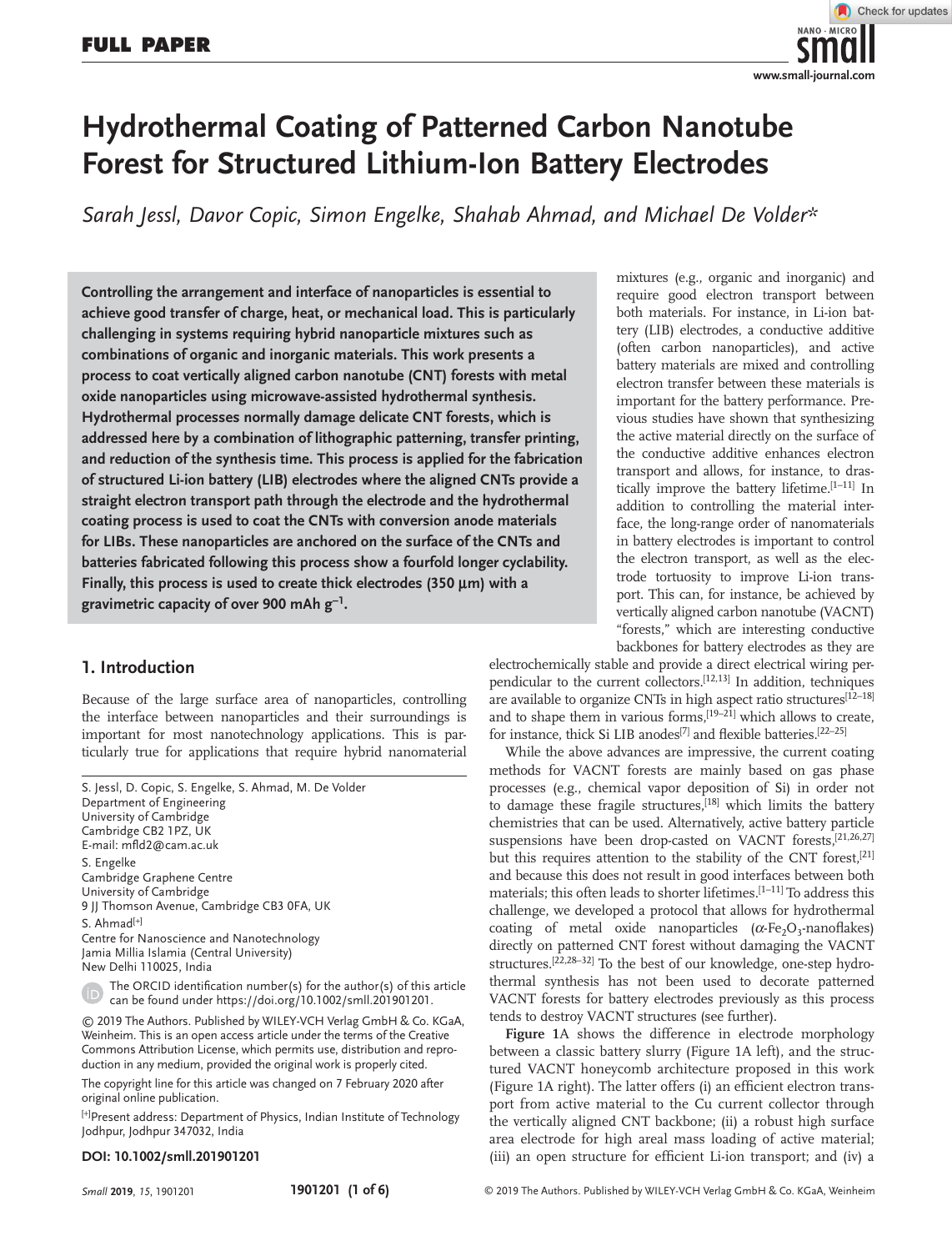



**Figure 1.** A) Comparison of the morphologies of a standard battery electrode (left) and our suggested electrode structure (right), which allows for better Li-ion and electron transport. B) Fabrication process of the electrodes using CVD growth of CNTs and hydrothermal synthesis of  $\alpha$ -Fe $_2$ O3 nanoplatelets.

good interface between the active material and the CNTs by the in situ hydrothermal synthesis for a long battery lifetime. A disadvantage of this new open electrode structure is that it has a lower volumetric density and requires more electrolyte, which can be expensive. However, we believe that the proposed honeycomb structure is interesting for applications such as onchip batteries where a small footprint on the Si chip is more important than the volumetric or gravimetric performance. These microbatteries often have an porous architecture,<sup>[33]</sup> which requires more electrolyte. We believe this is justified by the fact that the fabrication cost of microbatteries is typically high compared to the electrolyte and because of their small size the amount of electrolyte is limited. Further work could look into reducing the honeycomb lattice size, as well as molding processes to fabricate these structures more cost-effectively.[34]

Hydrothermal coating of VACNTs is made possible in this work by: (i) patterning and oxidizing the VACNTs to allow for a good precursor access through the thickness of the electrodes. (ii) Using a transfer printing method that decouples the substrate on which the CNTs are synthesized and coated from the collector electrode material needed for the battery. In addition, this transfer printing process secures the CNTs firmly to the substrate during the synthesis and prevents delamination. (iii) Using a microwave synthesis process to reduce the reaction time and efficiently heat the CNTs.[35] (iv) Using a hydrothermal protocol that does not require a high temperature annealing step as this would decompose our transfer printing binder and possibly damage the CNTs (see further).

Overall, we anticipate that the above approach can be used to decorate aligned CNT structures with a variety of nanoparticles.

Here, hematite was selected as an anode material to demonstrate this process. Hematite is interesting since it can be synthesized by a variety of well-documented methods;<sup>[29-32,36-41]</sup> moreover, it is cost effective and can store 1006 mAh g−<sup>1</sup> following a conversion reaction<sup>[31,40,42]</sup>

$$
Fe2O3 + 6Li+ \rightarrow 3Li2O + 2Fe
$$
 (1)

Finally, because hematite nanoparticles are synthesized directly onto the CNT backbones, a binder is only needed locally at the base of the CNT structure to secure it on the Cu current collector foil (see Figure 1A right), which is advantageous compared to the standard battery electrodes, made from a slurry, which have binder throughout the electrode structure (see Figure 1A left). This allows to create thick electrodes (here  $350 \mu m$ ) where the top part of the battery is binder free to further enhance transport.<sup>[21,43]</sup> Electrochemical measurements show that our proposed electrode architecture allows for over a fourfold improvement in lifetime, combined with a twofold improvement in areal loading and excellent utilization of the active materials (gravimetric capacity of ≈912 mAh  $g^{-1}$ ).

#### **2. Fabrication and Synthesis Process**

The fabrication process of the electrodes is illustrated in Figure 1B and detailed in the Experimental Section. First, a catalyst layer (10 nm  $Al_2O_3-1$  nm Fe) is patterned using UVlithography (see the Experimental Section, Figure 1B1). From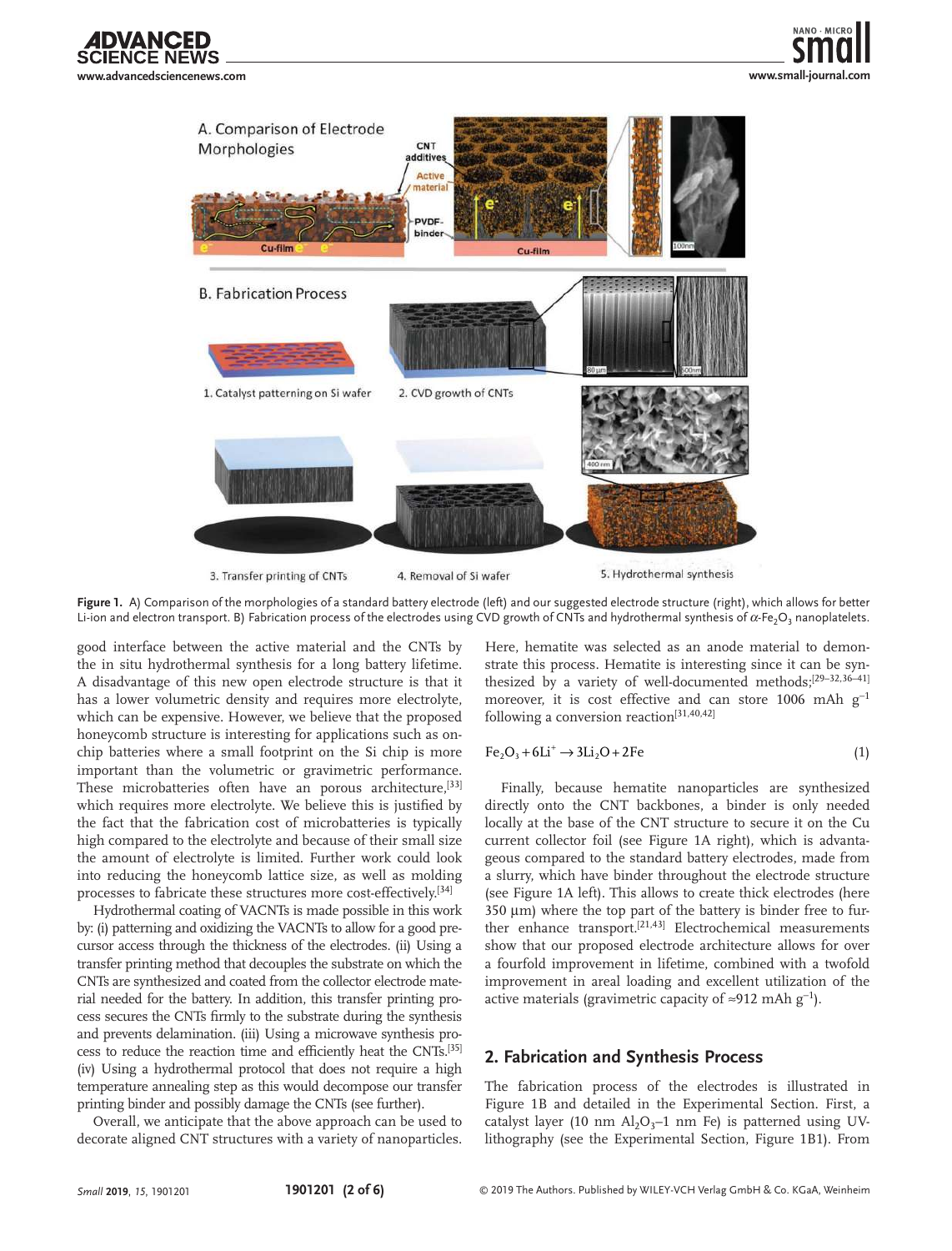

this catalyst layer, VACNTs are grown using a thermal chemical vapor deposition (CVD) protocol (see the Experimental Section, Figure 1B2). This structure is then microcontact transfer printed onto a conductive layer on a glass substrate, termed as PCP film, composed of poly(vinylidene fluoride) (PVDF) and conductive additives (CNTs and phenyl C61 butyric acid methyl ester (PCBM)), following a recipe previously reported<sup>[21]</sup> (Figure 1B3). This  $\approx$ 15 µm thick film acts as a conductive and adhesive binder. Importantly, this film only infiltrates in the base of our 350 µm thick electrodes (Figure S3d, Supporting Information), which therefore operate mostly as a binder-free system. During the contact printing process the conductive PCP film is first placed on a hot-plate at 175 °C, the VACNT microstructures are then pushed onto the film and after cooling down to room temperature, the Si-wafer substrate is removed, leaving the CNT electrode strongly attached to the conductive film (Figure 1B4). Figure S1 (Supporting Information) shows that the capillary rise of the adhesive film in the CNT forest is only about 10 µm high. Next, the transfer-printed electrodes are treated with UV–ozone to oxidize the CNT walls and improve their wetting.[44,45] The electrodes are then loaded in a micro wave-assisted hydrothermal reactor with an aqueous iron-sulfate precursor solution and are heated up to 165 °C for 6 h (Figure 1B5). Finally, the PCP film with these new decorated electrodes is peeled off the glass substrate and then assembled in half coin cells with a copper current colle*c*tor and compared to reference electrodes using a slurry of CNT powders with active nanoparticles prepared by the same microwave hydrothermal synthesis method as well as CNT honeycomb structures with the same active particles drop-casted on the electrodes instead of being functionalized in situ.

#### **3. Results and Discussion**

**Figure 2**a,b shows the CNT scaffold before and after the microwave-assisted hydrothermal reaction. The aspect ratio of the pores is over 17, and their structure is maintained during the harsh hydrothermal processing conditions, with just a slight reshaping into a honeycomb-like structure due to capillary aggregation when drying the sample (close-ups in Figure S2, Supporting Information, and large-area images in Figure S3a–c, Supporting Information).[13,46–48] The height evolution of the structure during these processing steps is also shown in Figure S3d. The hydrothermal synthesis results in iron oxide nanoplatelets that are ≈150 nm wide and are anchored on the CNTs (Figure 1A and Figure S4, Supporting Information). X-ray diffraction (XRD) measurements of iron oxide particles formed during the hydrothermal synthesis in solution confirm they are hematite (see Figure 2c). All peaks were indexed and match well with the rhombohedral phase (R-3c space group), confirming that this one-step reaction can be used to obtain crystalline  $Fe<sub>2</sub>O<sub>3</sub>$ -platelets without thermal annealing directly on VACNT. This is important since annealing would decompose the PVDF-based conductive PCP film and potentially damage the CNTs. Raman spectroscopy before and after the above process (Figure 2d) shows that the G/D ratio of the CNTs decreases, as expected from the UV–ozone treatment,<sup>[44,49]</sup> and further the coated forests





**Figure 2.** a,b) SEM images of the microstructured VACNTs before and after microwave-assisted hydrothermal synthesis of  $\alpha$ -Fe<sub>2</sub>O<sub>3</sub>. c) XRD and d) the Raman spectra of the synthesized materials.

also show several peaks associated to  $\alpha$ -Fe<sub>2</sub>O<sub>3</sub>.<sup>[50,51]</sup> Finally, thermogravimetric analysis (TGA) shows that 27 wt% of the electrodes is CNTs (Figure S4c, Supporting Information), which is slightly higher than the typical 10 wt% of conductive additive. However, in this case, the CNTs also act as a high-area scaffold, and they allow for an almost binder-free operation. Finally, we demonstrate that our approach for microwave-assisted hydrothermal synthesis on VACNTs can also be used with other reactions. For example, Figure S5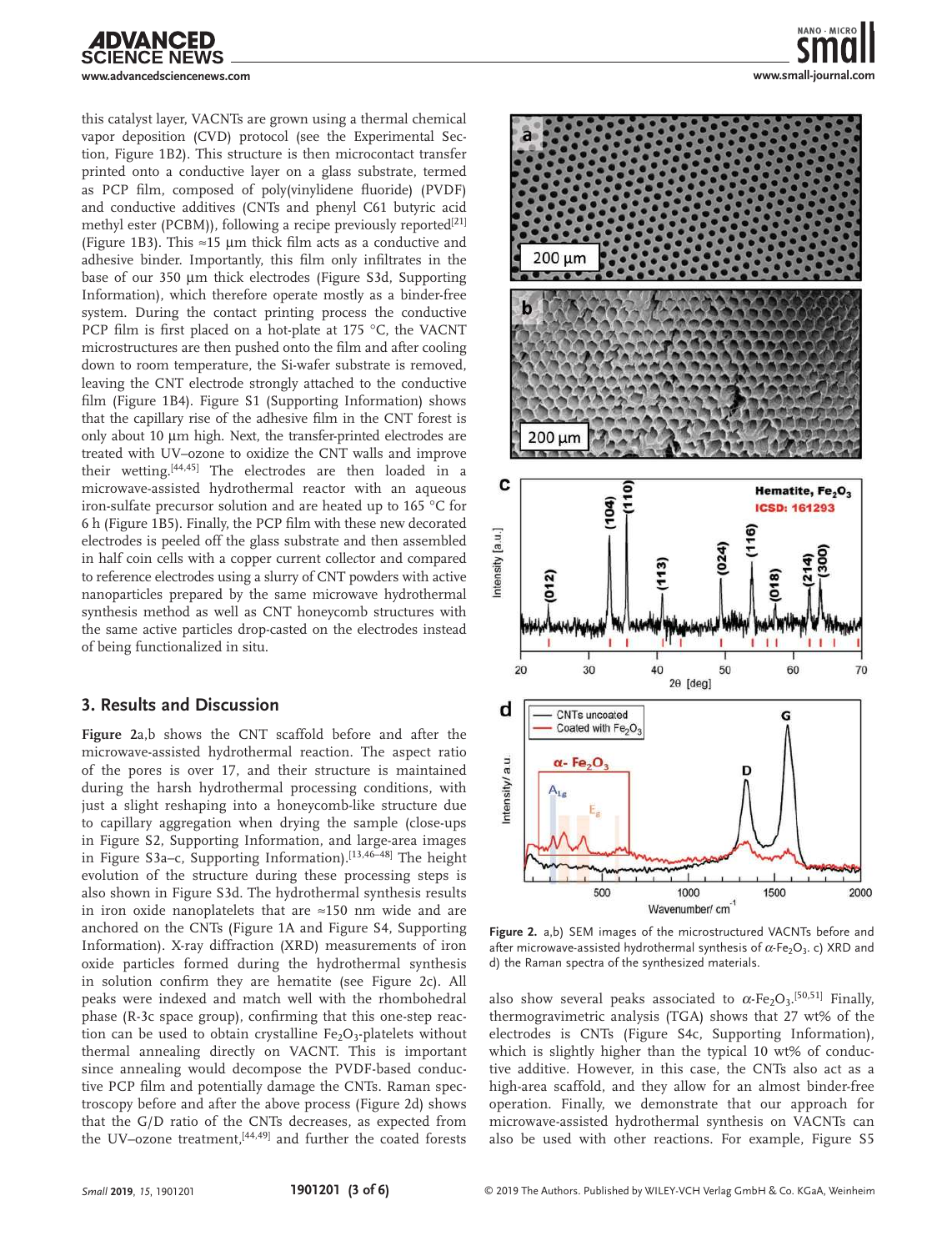

NANO, MICRO



**Figure 3.** a) Charge–discharge curves and b) cyclic voltammetry of the hydrothermally synthesized CNT- Fe<sub>2</sub>O<sub>3</sub> honeycomb electrode. c) Cycling at 0.2 C of the d) new electrode architecture, e) the same CNT honeycomb architecture with drop-casted active material, and f) a CNT-active material film casted at 100 µm.

(Supporting Information) shows a solvothermal synthesis route for  $\text{Fe}_2\text{O}_3$  nanosheets, $^{[52]}$  which we analyzed using scanning electron microscopy (SEM) and energy-dispersive X-ray spectroscopy (EDX) (Figure S5d, Supporting Information).

Battery measurements performed in half-cell configuration are summarized in **Figure 3**. The charge–discharge curves at 0.05C (Figure 3a) have a well-defined voltage plateau at 0.75 V which agrees with the CV measurements (Figure 3b, 0.01 mV s<sup>-1</sup>).<sup>[29]</sup> This voltage plateau corresponds to the conversion of Fe<sup>3+</sup> to Fe<sup>0</sup>, whereas the redox current peak in the CV at 1.75 V corresponds to the oxidation reaction of Fe $^0$  to Fe $^{3+}$ (see Equation 1 in the Introduction).[31,40,42]

After ≈20 cycles, the battery capacity stabilizes at 912 mAh  $g^{-1}$ (Figure 3c,d) which is close to the theoretical capacity of  $\alpha$ -Fe<sub>2</sub>O<sub>3</sub> (1006 mAh  $g^{-1}$ ),<sup>[42]</sup> and confirms that the CNTs are able to contact the active material well despite the 350 µm thickness of the electrode. This efficient electrical network results in a better utilization of the active material (see initial capacities in Figure 3c) and is also important for the stability of the electrode. In a control experiment, the same patterned VACNT forests are coated by simply drop-casting iron oxide nanoparticles in ethanol (synthesized using the same protocol) rather than using our in situ hydrothermal process. As shown in Figure 3d,e, hydrothermally coated and drop-casted electrodes look very similar under SEM. However, the latter show a rapid capacity fade which might be due to the formation of insulating a solid electrolyte interphase (SEI) layer between the CNTs and the drop-casted particles (Figure 3c and Figure S7, Supporting Information). This finding is in agreement with previous reports that show that synthesis

of active materials directly on reduced graphene oxide (rGO) supports better capacity retention over cycling than physical mixtures of the same materials.[1] The better cycling stability of the honeycomb electrodes is also reflected in a higher Coulombic efficiency, which is shown in Figure S8 (Supporting Information).

As a further control experiment, a conventional battery electrode was casted from a slurry containing the same active material, PVDF as binder, and commercial CNT powder as conductive additive (80:10:10) with a thickness of 100 µm. These battery electrodes were cycled at 0.2 C for 50 cycles (Figure 3c,f) and also showed a rapid capacity decay despite having a lower areal loading (0.45 mg cm<sup>-2</sup>) than the CNT honeycomb structure (1 mg cm−<sup>2</sup> average of three samples). We anticipate that the areal loading of the CNT honeycombs can be further enhanced in the future by reducing the cell size. In addition, we observed some variation in gravimetric capacity between cells, which might be due to differences in utilization of the active material and differences in the phase of the active material.

Next, the rate performance of the batteries was tested (**Figure 4**). When cycled at 1C, the electrode retains over 400 mAh  $g^{-1}$ , which is good given the thickness of the electrode. This is likely due to the open structure of the electrode and the good electric network provided by the CNTs. Further, we found that the battery recovers its initial capacity when reducing the rate, and can be cycled over 160 times without signs of capacity fade, whereas the control experiments show very little capacity after 40 cycles (see Figures 3c and 4). To investigate the structural stability of the electrode during cycling, a coin cell battery was opened after 40 cycles and imaged by SEM, as shown in Figure 4. The honeycomb structure is found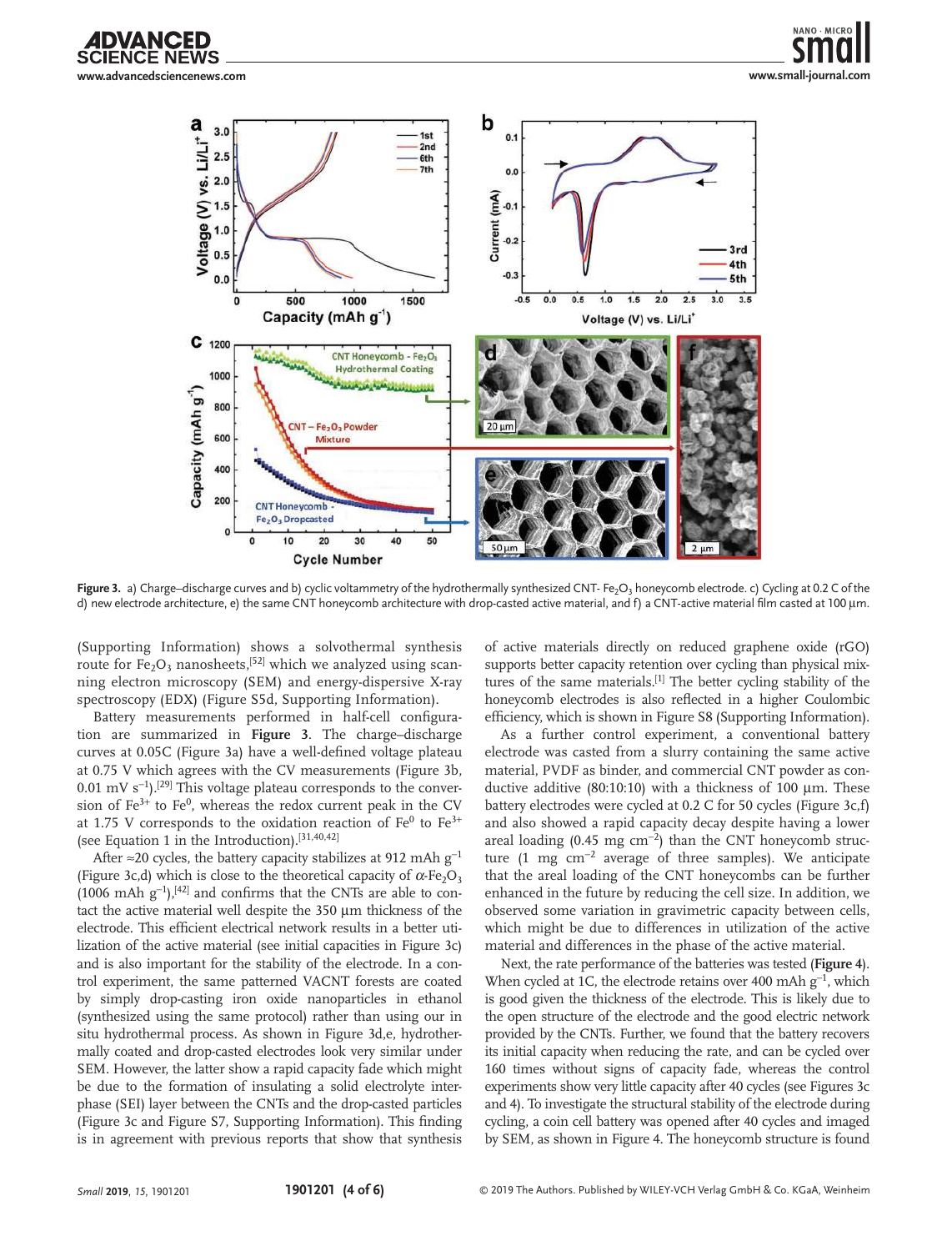



**Figure 4.** Cycling rate testing of the structured  $CNT\text{-Fe}_2\text{O}_3$  electrode (upper image). Post-mortem SEM analysis of an electrode after 40 cycles (lower image).

to be maintained during cycling, which further confirms the robustness of the CNT scaffolds and novel microcontact transfer approach for binding them to the collector electrode.

#### **4. Conclusion**

Vertically aligned CNT forests offer a unique template for fabricating hierarchical structures with a controlled morphology at different length-scales. Unfortunately, these structures are fragile and therefore the modification of their surface chemistry or surface decoration is typically limited to gas phase processes. In this work, we have developed a combination of lithographic patterning and transfer printing which allows for microwaveassisted hydrothermal decoration of CNT forests with metal oxide nanoparticles. This process was used to coat a conversion anode material for LIBs on aligned CNT forests. This is attractive because of the high electrical conductivity and tortuosity of the CNTs as well as the good interface between the CNTs and the active battery material. In addition, manufacturing challenges such as phase segregation of the conductive additive and the active material are addressed using this process. We have fabricated 350 µm thick electrodes showing a capacity of over 900 mAh g<sup>-1</sup> along with a fourfold improvement in cyclability compared to CNT forests decorated by drop-casting. Finally, post-mortem analysis suggests that the developed electrode structure does not deteriorate during battery cycling.

### **5. Experimental Section**

*Patterning of Catalyst for CNT Growth*: The catalyst was prepared on a silicon wafer by standard photolithography up to the resolution limit of the employed slide mask (1.8 µm). An adhesion promoter (Ti-prime), AZ 5214E positive photoresist, and AZ 351B developer were used for the photolithography. After patterning the Si wafer with photoresist, the

catalyst was deposited onto the wafer using an e-beam physical vapor deposition (PVD) system (Lesker). The catalyst deposited is a 10 nm alumina (Al<sub>2</sub>O<sub>3</sub>, 1 Å s<sup>-1</sup>), followed by a 1 nm iron layer (Fe, 0.25 Å s<sup>-1</sup>). After the photoresist is lifted off, the catalyst is patterned.

*CNT Growth*: For the growth of VACNTs, an atmospheric pressure tube furnace was used. The standard procedure for the growth is an annealing time of 15 min under helium (100 sccm) and hydrogen (400 sccm) gas stream, then ethylene (100 sccm) was introduced. The time ethylene flows (=growth time) and the temperature of the furnace were used to control the forest height. The samples were grown at a temperature of 750 °C for 60 min. After the growth time the tube was pulled out of the furnace allowing the substrates to cool down in a helium atmosphere.

*Transfer onto PCP Film*: The PCP (PVDF, CNT, and PCBM) film was prepared following a protocol this group published previously.[21] In short, a solution of methanofullerene PCBM (15 mg), PVDF (300 mg), and CNTs (15 mg) in 6 mL dimethylformamide (DMF) was prepared, ball-milled, and drop-casted onto a glass slide. After drying, the temperature was increased to 175 °C to soften the PVDF. The grown VACNT microstructures were then transferred onto the PCP film using microcontact printing.

<sup>α</sup>*-Fe2O<sup>3</sup> CNT Structure Synthesis*: For the synthesis of iron oxide (Fe<sub>2</sub>O<sub>3</sub>), a published protocol was modified for the use as a microwaveassisted synthesis.<sup>[29]</sup> The solution was prepared by dissolving 12.25 × 10<sup>-3</sup> M of iron(III) sulfate hydrate (Fe<sub>2</sub>(SO<sub>4</sub>)<sub>3</sub>⋅H<sub>2</sub>O, 244.98 g mol<sup>-1</sup> , Fisher) in 35 mL of deionized (DI) water and 5 mL of glycerol (92.09 g mol−<sup>1</sup> , Atom Scientific). After stirring for 10 min, the solution was transferred into teflon liners for the microwave reactor. For the VACNT structure modification, the structures on the PCP film were treated with UV–ozone (Bioforce Nanoscience) for 60 min, placed in a Teflon holder, and then slowly put into the solution. The liners were put into the microwave reactor (Multiwave Pro, Anton Paar) and heated to 165 °C for 6 h. Afterward, the electrode film was removed, the powder was filtered, and everything was washed with DI water.

<sup>α</sup>*-Fe2O<sup>3</sup> CNT Structure Drop-Casting*: For the drop-casting of the previously synthesized iron oxide (Fe<sub>2</sub>O<sub>3</sub>) nanoparticles, these were dispersed in ethanol (7.5 mg in 1 mL) and 40  $\mu$ L (=0.2 mg) were dropcasted onto the previously prepared CNT honeycomb structures on the PCP film to obtain about the same amount of active material.

*Conventional Electrode Fabrication*: For the reference electrode, microwave-synthesized iron oxide, PVDF, and CNTs in a ratio of 80:10:10 were mixed in a mortar with NMP and blade-cast (100 µm) on etched copper. The electrodes were dried in an oven at 60 °C.

*Battery Fabrication and Electrochemical Measurements*: CR 2032 type cells were assembled in an Ar filled (<0.5 ppm  $H_2O$  and <0.5  $O_2$ ) glove box (MBraun). CNTs and iron oxide and a pure Li metal foil were used as electrodes with 1.0  $\text{M}$  LiPF<sub>6</sub> EC/DMC (Sigma Aldrich, battery grade) as electrolyte and a Celgard as separator. The electrochemical measurements were carried out using a VMP3 Biologics multichannel potentiostat/battery cycler.

*Characterization*: SEM measurements were taken using a Leo 1530VP Gemini from Zeiss operating at an accelerating voltage of 8 keV and using an In-Lens detector. Samples were not sputtered with a metal layer. The XRD system used is a D8- B1-Gen10 Bruker XRD. Measurements were done with a step size of 0.05 $^{\circ}$ (2 $\theta$ ), and a step time of 0.5 s. The software X-Pert Highscore Plus was used for the data evaluation. Raman measurements were done using a Bruker Senterra equipment with a 532 nm laser.

## **Supporting Information**

Supporting Information is available from the Wiley Online Library or from the author.

#### **Acknowledgements**

S.J. and M.D.V. acknowledge the ERC starting grant 337739-HIENA. D.C. acknowledges the Marie Skłodowska-Curie Actions MSCA-IF